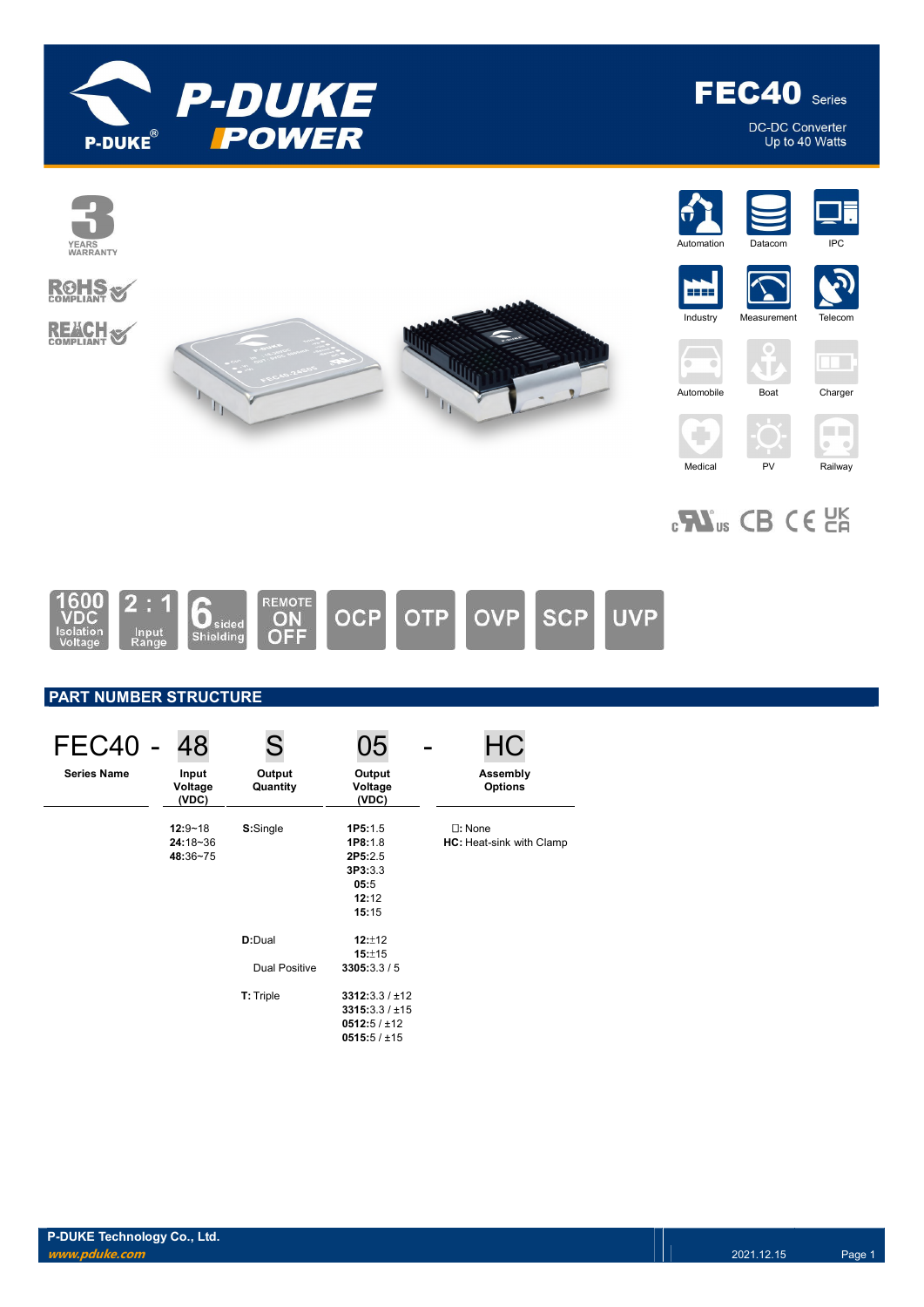



| Model         | Input Range  | Output     |                | <b>Output Current</b><br>@Full Load | <b>Input Current</b> | Efficiency | Maximum               |
|---------------|--------------|------------|----------------|-------------------------------------|----------------------|------------|-----------------------|
| <b>Number</b> |              | Voltage    | Min. Load      | <b>Full Load</b>                    | @No Load             |            | <b>Capacitor Load</b> |
|               | <b>VDC</b>   | <b>VDC</b> | mA             | mA                                  | m <sub>A</sub>       | $\%$       | μF                    |
| FEC40-12S1P5  | $9 - 18$     | 1.5        | $\mathbf 0$    | 8000                                | 110                  | 84         | 45000                 |
| FEC40-12S1P8  | $9 - 18$     | 1.8        | $\overline{0}$ | 8000                                | 110                  | 82         | 37700                 |
| FEC40-12S2P5  | $9 - 18$     | 2.5        | $\mathbf 0$    | 8000                                | 110                  | 84         | 27000                 |
| FEC40-12S3P3  | $9 - 18$     | 3.3        | $\mathbf 0$    | 8000                                | 175                  | 86         | 21000                 |
| FEC40-12S05   | $9 - 18$     | 5          | $\mathbf 0$    | 8000                                | 225                  | 86         | 13600                 |
| FEC40-12S12   | $9 - 18$     | 12         | $\overline{0}$ | 3333                                | 255                  | 86         | 2360                  |
| FEC40-12S15   | $9 - 18$     | 15         | $\mathbf 0$    | 2666                                | 310                  | 87         | 1510                  |
| FEC40-12D12   | $9 - 18$     | ±12        | ±144           | ±1800                               | 30                   | 85         | ±1200                 |
| FEC40-12D15   | $9 - 18$     | ±15        | ±112           | ±1400                               | 35                   | 85         | ±750                  |
| FEC40-12D3305 | $9 - 18$     | 3.3/5      | $\overline{0}$ | 4000 / 4000                         | 325                  | 85         | 11000 / 6800          |
| FEC40-12T3312 | $9 - 18$     | 3.3 / ±12  | 600 / ±40      | 6000 / ±400                         | 215                  | 84         | 13000 / ±330          |
| FEC40-12T3315 | $9 - 18$     | 3.3 / ±15  | 600 / $±30$    | 6000 / ±300                         | 230                  | 84         | 13000 / ±110          |
| FEC40-12T0512 | $9 - 18$     | 5 / ±12    | 600 / ±40      | 6000 / ±400                         | 280                  | 86         | 6800 / ±330           |
| FEC40-12T0515 | $9 - 18$     | 5 / ±15    | 600 / $±30$    | 6000 / ±300                         | 255                  | 86         | 6800 / ±110           |
| FEC40-24S1P5  | $18 - 36$    | 1.5        | 0              | 8000                                | 40                   | 81         | 45000                 |
| FEC40-24S1P8  | $18 - 36$    | 1.8        | $\mathbf 0$    | 8000                                | 40                   | 83         | 37700                 |
| FEC40-24S2P5  | $18 - 36$    | 2.5        | $\mathbf 0$    | 8000                                | 40                   | 86         | 27000                 |
| FEC40-24S3P3  | $18 - 36$    | 3.3        | $\mathbf 0$    | 8000                                | 60                   | 87         | 21000                 |
| FEC40-24S05   | $18 - 36$    | 5          | $\mathbf 0$    | 8000                                | 80                   | 89         | 13600                 |
| FEC40-24S12   | $18 - 36$    | 12         | $\overline{0}$ | 3333                                | 70                   | 88         | 2360                  |
| FEC40-24S15   | $18 - 36$    | 15         | $\mathbf 0$    | 2666                                | 85                   | 89         | 1510                  |
| FEC40-24D12   | $18 - 36$    | ±12        | ±144           | ±1800                               | 20                   | 87         | ±1200                 |
| FEC40-24D15   | $18 - 36$    | ±15        | ±112           | ±1400                               | 20                   | 87         | ±750                  |
| FEC40-24D3305 | $18 - 36$    | 3.3/5      | $\overline{0}$ | 4000 / 4000                         | 80                   | 86         | 11000 / 6800          |
| FEC40-24T3312 | $18 - 36$    | 3.3 / ±12  | 600 / ±40      | 6000 / ±400                         | 65                   | 85         | 13000 / ±330          |
| FEC40-24T3315 | $18 - 36$    | 3.3 / ±15  | 600 / $±30$    | 6000 / ±300                         | 65                   | 85         | 13000 / ±110          |
| FEC40-24T0512 | $18 - 36$    | 5 / ±12    | 600 / ±40      | 6000 / ±400                         | 60                   | 87         | 6800 / ±330           |
| FEC40-24T0515 | $18 - 36$    | 5 / ±15    | 600 / $±30$    | 6000 / ±300                         | 75                   | 87         | 6800 / ±110           |
| FEC40-48S1P5  | $36 - 75$    | 1.5        | 0              | 8000                                | 25                   | 82         | 45000                 |
| FEC40-48S1P8  | $36 - 75$    | 1.8        | $\mathbf 0$    | 8000                                | 25                   | 84         | 37700                 |
| FEC40-48S2P5  | $36 - 75$    | 2.5        | 0              | 8000                                | 25                   | 86         | 27000                 |
| FEC40-48S3P3  | $36 - 75$    | 3.3        | $\mathbf 0$    | 8000                                | 35                   | 88         | 21000                 |
| FEC40-48S05   | $36 - 75$    | 5          | 0              | 8000                                | 40                   | 90         | 13600                 |
| FEC40-48S12   | $36\sim75$   | 12         | 0              | 3333                                | 50                   | 89         | 2360                  |
| FEC40-48S15   | $36 - 75$    | 15         | 0              | 2666                                | 50                   | 89         | 1510                  |
| FEC40-48D12   | $36 \sim 75$ | ± 12       | ±144           | ±1800                               | 15                   | 87         | ±1200                 |
| FEC40-48D15   | $36 - 75$    | ± 15       | ±112           | ±1400                               | 15                   | 87         | ±750                  |
| FEC40-48D3305 | $36 - 75$    | 3.3/5      | $\pmb{0}$      | 4000 / 4000(3)                      | 45                   | 88         | 11000 / 6800          |
| FEC40-48T3312 | $36 - 75$    | 3.3 / ±12  | 600 / ±40      | 6000 / ±400                         | 35                   | 86         | 13000 / ±330          |
| FEC40-48T3315 | $36 - 75$    | 3.3 / ±15  | 600 / $±30$    | 6000 / ±300                         | 35                   | 86         | 13000 / ±110          |
| FEC40-48T0512 | $36 - 75$    | 5 / ±12    | 600 / ±40      | 6000 / ±400                         | 30                   | 88         | 6800 / ±330           |
| FEC40-48T0515 | $36 \sim 75$ | 5 / ±15    | 600 / ±30      | 6000 / ±300                         | 40                   | 88         | 6800 / ±110           |

TECHNICAL SPECIFICATION All specifications are typical at nominal input, full load and 25℃ unless otherwise noted

\* The output requires a minimum loading on the output to maintain specified regulation. Operation under no-load condition will not damage these devices, however they may not meet all listed specification.

\* Any condition of dual output (3.3Vout, 5Vout) rated Iout current do not exceed 8A of total output currents.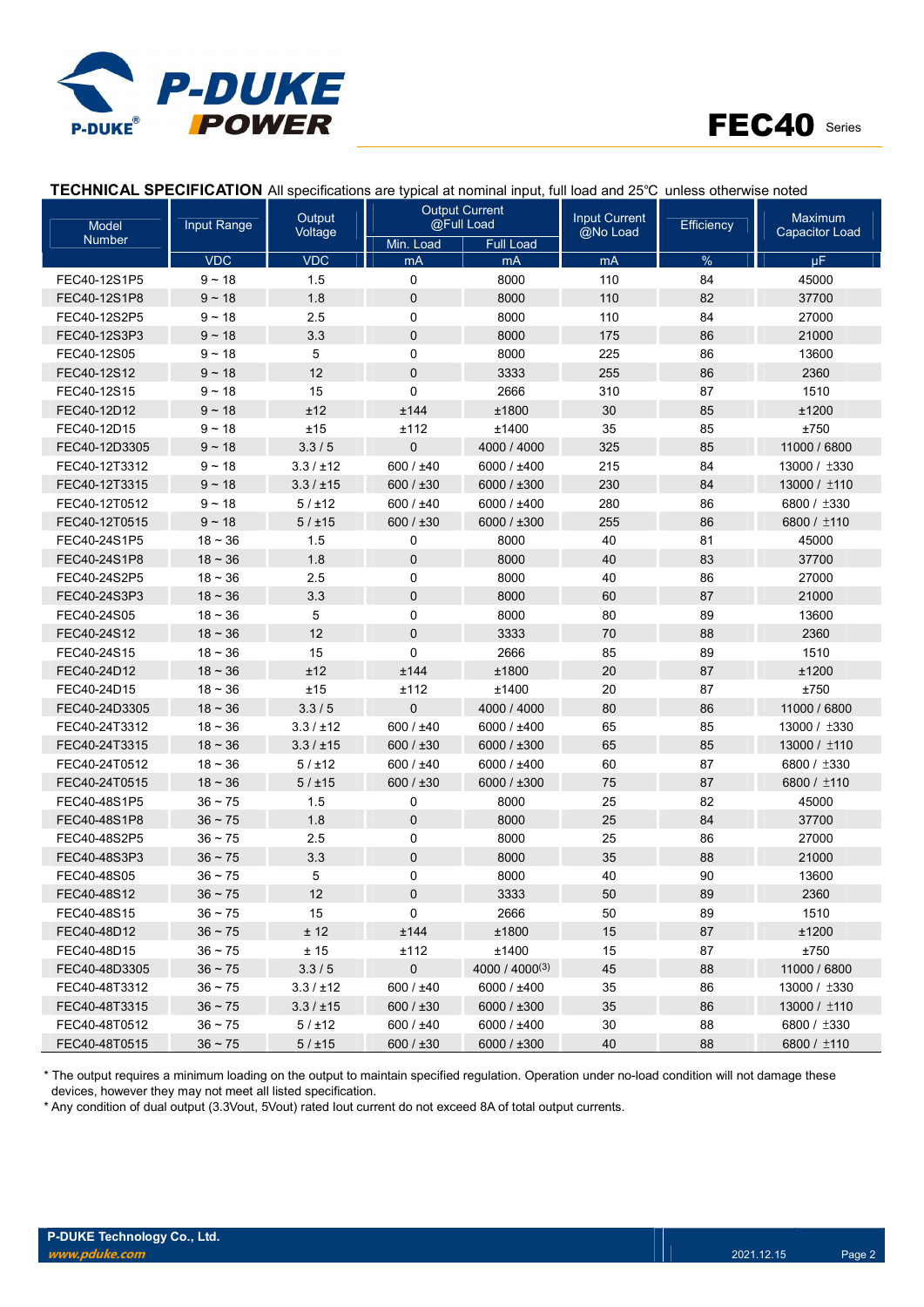

| <b>INPUT SPECIFICATIONS</b>   |                                     |                           |                          |        |            |                           |             |  |
|-------------------------------|-------------------------------------|---------------------------|--------------------------|--------|------------|---------------------------|-------------|--|
| <b>Parameter</b>              |                                     | <b>Conditions</b>         |                          | Min.   | Typ.       | Max.                      | <b>Unit</b> |  |
| Operating input voltage range |                                     | 12Vin(nom)                |                          | 9      | 12         | 18                        |             |  |
|                               |                                     | 24Vin(nom)                |                          | 18     | 24         | 36                        | <b>VDC</b>  |  |
|                               |                                     | 48Vin(nom)                |                          |        |            |                           |             |  |
| Start up voltage              |                                     | 12Vin(nom)                |                          |        |            | 9                         |             |  |
|                               |                                     | 24Vin(nom)                |                          |        |            | 17.8                      | <b>VDC</b>  |  |
|                               |                                     | 48Vin(nom)                |                          |        |            | 36                        |             |  |
| Shutdown voltage              | 12Vin(nom)                          |                           |                          |        | 8          | 8.8                       |             |  |
|                               |                                     | 15                        | 16                       | 17.5   | <b>VDC</b> |                           |             |  |
|                               |                                     | 48Vin(nom)                |                          |        |            | 35.5                      |             |  |
| Start up time                 | Power up<br>Constant resistive load |                           |                          |        | 25         |                           | ms          |  |
|                               |                                     | Remote ON/OFF             |                          |        | 25         |                           |             |  |
| Input surge voltage           | 100 ms, max.                        | 12Vin(nom)                |                          |        |            | 36                        |             |  |
|                               |                                     | 24Vin(nom)                |                          |        |            | 50                        | <b>VDC</b>  |  |
|                               |                                     | 48Vin(nom)                |                          |        |            | 100                       |             |  |
| Input filter                  |                                     |                           |                          |        |            | L-C type                  |             |  |
| Remote ON/OFF                 | Referred to -Vin pin                | Positive logic            | DC-DC ON                 |        |            | Open or $3.5 \sim 12$ VDC |             |  |
|                               |                                     |                           | DC-DC OFF                |        |            | Short or $0 \sim 1.2$ VDC |             |  |
|                               |                                     | Input current of Ctrl pin |                          | $-0.5$ |            | $+0.5$                    | mA          |  |
|                               |                                     |                           | Remote off input current |        |            |                           | mA          |  |

| <b>OUTPUT SPECIFICATIONS</b>     |                                                                         |               |                        |         |      |                                 |               |  |  |  |  |  |  |
|----------------------------------|-------------------------------------------------------------------------|---------------|------------------------|---------|------|---------------------------------|---------------|--|--|--|--|--|--|
| <b>Parameter</b>                 | <b>Conditions</b>                                                       |               |                        | Min.    | Typ. | Max.                            | Unit          |  |  |  |  |  |  |
| Voltage accuracy                 |                                                                         |               | Single / Dual          | $-1.0$  |      | $+1.0$                          |               |  |  |  |  |  |  |
|                                  |                                                                         |               | Triple: 3.3Vout, 5Vout | $-1.0$  |      | $+1.0$                          | $\frac{0}{0}$ |  |  |  |  |  |  |
|                                  |                                                                         |               | Triple: 12Vout, 15Vout | $-5.0$  |      | $+5.0$                          |               |  |  |  |  |  |  |
| Line regulation                  | Low Line to High Line at Full Load                                      |               | Single / Dual          | $-0.5$  |      | $+0.5$                          |               |  |  |  |  |  |  |
|                                  |                                                                         |               | Triple: 3.3Vout, 5Vout | $-1.0$  |      | $+1.0$                          | $\frac{0}{0}$ |  |  |  |  |  |  |
|                                  |                                                                         |               | Triple: 12Vout, 15Vout | $-5.0$  |      | $+5.0$                          |               |  |  |  |  |  |  |
| Load regulation                  | Single / Dual: Min. Load to Full Load                                   |               | Single                 | $-0.5$  |      | $+0.5$                          |               |  |  |  |  |  |  |
|                                  |                                                                         |               | Dual                   | $-1.0$  |      | $+1.0$                          |               |  |  |  |  |  |  |
|                                  | Triple: Main output: (3.3 Vout, 5 Vout) 10% to 100%                     |               | Triple: 3.3Vout, 5Vout | $-2.0$  |      | $+2.0$                          | $\frac{0}{0}$ |  |  |  |  |  |  |
|                                  | with 10% to 100% balanced on auxiliaries.                               |               | Triple: 12Vout, 15Vout | $-5.0$  |      | $+5.0$                          |               |  |  |  |  |  |  |
|                                  | Auxiliary outputs 10% to 100% balanced on all                           |               |                        |         |      |                                 |               |  |  |  |  |  |  |
|                                  | Outputs.                                                                |               |                        |         |      |                                 |               |  |  |  |  |  |  |
| Cross regulation                 | Dual: Asymmetrical load 25%/100% FL                                     |               | Dual                   | $-5.0$  |      | $+5.0$                          |               |  |  |  |  |  |  |
|                                  | Triple: Main output: (3.3Vout, 5Vout) 100% load,                        |               | Triple: 3.3Vout, 5Vout | $-1.0$  |      | $+1.0$                          |               |  |  |  |  |  |  |
|                                  | auxiliary 100%, other auxiliary 25% to 100% load Triple: 12Vout, 15Vout |               |                        | $-5.0$  |      | $+5.0$                          | $\frac{0}{0}$ |  |  |  |  |  |  |
|                                  | or main output: (3.3Vout, 5Vout) 25%,                                   |               |                        |         |      |                                 |               |  |  |  |  |  |  |
|                                  | auxiliary 25%, other auxiliary 25% to 100%.                             |               |                        |         |      |                                 |               |  |  |  |  |  |  |
| Voltage adjustability            | Single and Dual output (not including Dual Positive and triple)         |               |                        | $-10$   |      | $+10$                           | $\frac{0}{0}$ |  |  |  |  |  |  |
| Ripple and noise                 | Measured by 20MHz bandwidth                                             |               |                        |         |      |                                 |               |  |  |  |  |  |  |
|                                  | With a 0.1µF/50V MLCC                                                   | Single        | <b>Others</b>          |         | 50   |                                 |               |  |  |  |  |  |  |
|                                  |                                                                         |               | 12Vout, 15Vout         |         | 75   |                                 |               |  |  |  |  |  |  |
|                                  |                                                                         | Dual          | 12Vout                 |         | 120  |                                 | mVp-p         |  |  |  |  |  |  |
|                                  |                                                                         |               | 15Vout                 |         | 150  |                                 |               |  |  |  |  |  |  |
|                                  |                                                                         | Triple        | 3.3Vout, 5Vout         |         | 50   |                                 |               |  |  |  |  |  |  |
|                                  |                                                                         |               | 12Vout, 15Vout         |         | 75   |                                 |               |  |  |  |  |  |  |
| Temperature coefficient          | With a 1µF ceramic output capacitors                                    | Dual Positive | 3.3Vout, 5Vout         | $-0.02$ | 100  | $+0.02$                         | $%$ /°C       |  |  |  |  |  |  |
| Transient response recovery time | 25% load step change                                                    |               |                        |         | 250  |                                 |               |  |  |  |  |  |  |
| Over voltage protection          | Zener diode clamp                                                       |               | 1.5Vout                |         | 3.9  |                                 | μs            |  |  |  |  |  |  |
|                                  |                                                                         |               | 1.8Vout                |         | 3.9  |                                 |               |  |  |  |  |  |  |
|                                  |                                                                         |               | 2.5Vout                |         | 3.9  |                                 |               |  |  |  |  |  |  |
|                                  |                                                                         |               | 3.3Vout                |         | 3.9  |                                 | <b>VDC</b>    |  |  |  |  |  |  |
|                                  |                                                                         |               | 5Vout                  |         | 6.2  |                                 |               |  |  |  |  |  |  |
|                                  |                                                                         |               | 12Vout                 |         | 15   |                                 |               |  |  |  |  |  |  |
|                                  |                                                                         |               | 15Vout                 |         | 18   |                                 |               |  |  |  |  |  |  |
| Over load protection             | % of lout rated                                                         |               |                        |         |      | 150                             | $\%$          |  |  |  |  |  |  |
| Short circuit protection         |                                                                         |               |                        |         |      | Continuous, automatics recovery |               |  |  |  |  |  |  |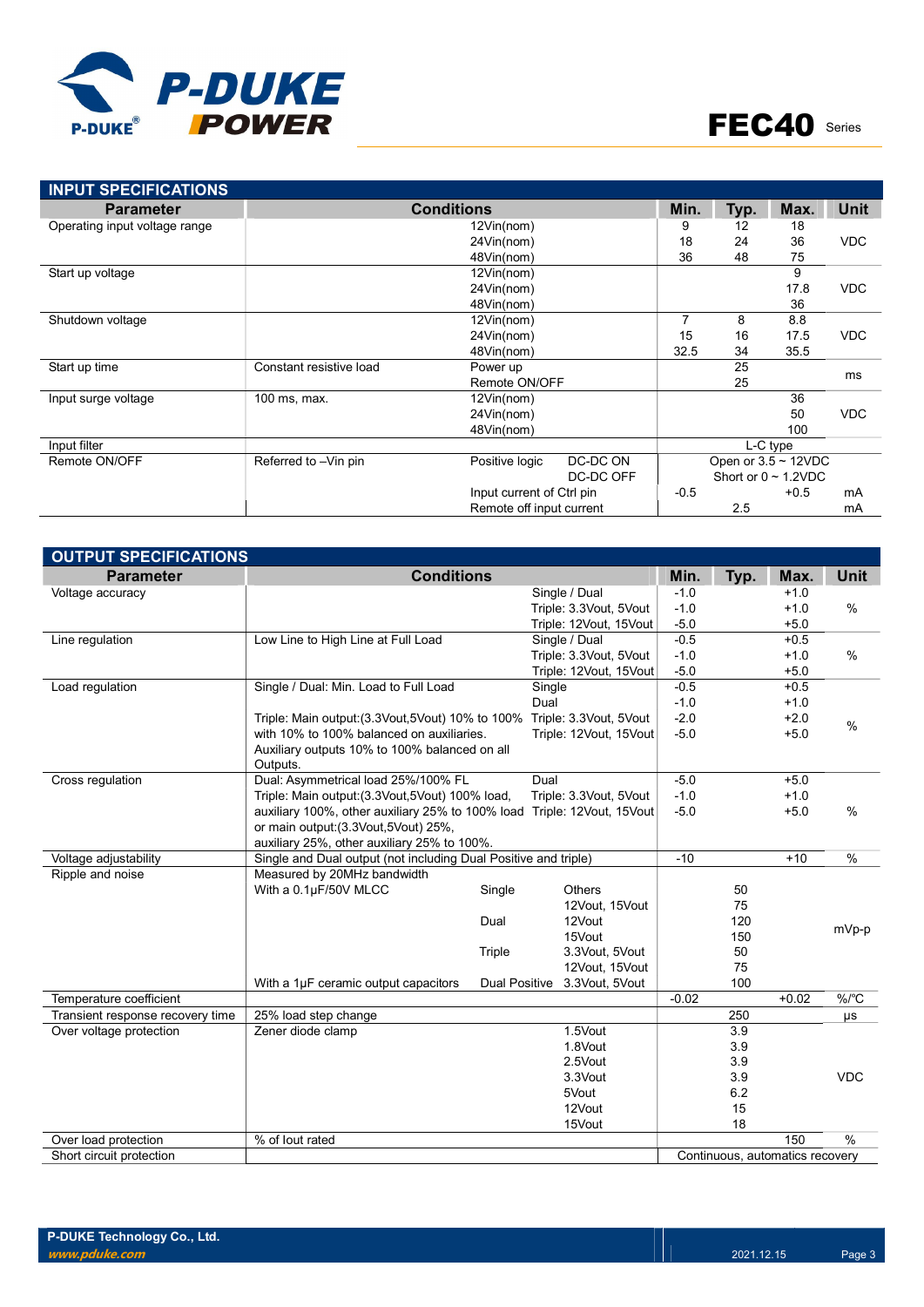

| <b>GENERAL SPECIFICATIONS</b> |                          |                       |         |            |      |                      |                    |
|-------------------------------|--------------------------|-----------------------|---------|------------|------|----------------------|--------------------|
| <b>Parameter</b>              |                          | <b>Conditions</b>     |         | Min.       | Typ. | Max.                 | Unit               |
| Isolation voltage             | minute                   | Input to Output       |         | 1600       |      |                      | <b>VDC</b>         |
|                               |                          | Input(Output) to Case |         | 1600       |      |                      |                    |
| Isolation resistance          | 500VDC                   |                       |         |            |      |                      | $G\Omega$          |
| Isolation capacitance         |                          |                       |         |            |      | 1000                 | pF                 |
| Switching frequency           |                          | <b>Others</b>         |         | 270        | 300  | 330                  |                    |
|                               |                          | <b>Dual Positive</b>  | 5Vout   | 270        | 300  | 330                  | kHz                |
|                               |                          |                       | 3.3Vout | 450        | 500  | 550                  |                    |
| Safety approvals              | IEC/EN/UL 62368-1        |                       |         | UL:E193009 |      |                      |                    |
|                               |                          |                       |         |            |      | CB: UL(Demko)        |                    |
| Case material                 |                          |                       |         |            |      | Nickel-coated copper |                    |
| Base material                 |                          |                       |         |            |      |                      | FR4 PCB            |
| Potting material              |                          |                       |         |            |      | Epoxy (UL94 $V-0$ )  |                    |
| Weight                        |                          |                       |         |            |      |                      | 60g (2.11oz)       |
| <b>MTBF</b>                   | MIL-HDBK-217F, Full load |                       |         |            |      |                      | 9.224 x $10^5$ hrs |

| <b>ENVIRONMENTAL SPECIFICATIONS</b> |                         |       |      |        |              |
|-------------------------------------|-------------------------|-------|------|--------|--------------|
| <b>Parameter</b>                    | <b>Conditions</b>       | Min.  | Typ. | Max.   | <b>Unit</b>  |
| Operating ambient temperature       | With derating           | -40   |      | $+100$ | °C           |
| Maximum case temperature            |                         |       |      | 100    | °C           |
| Over temperature protection         |                         |       | 115  |        | °C           |
| Storage temperature range           |                         | $-55$ |      | $+125$ | °C           |
| Thermal impedance                   | Without heat-sink       |       | 9.2  |        |              |
|                                     | With heat-sink          |       | 7.6  |        | °C/W         |
|                                     | With heat-sink (500LFM) |       | 2.8  |        |              |
| Thermal shock                       |                         |       |      |        | MIL-STD-810F |
| Vibration                           |                         |       |      |        | MIL-STD-810F |
| Relative humidity                   |                         |       |      |        | 5% to 95% RH |

| <b>EMC SPECIFICATIONS</b>      |             |                                                                                     |                  |
|--------------------------------|-------------|-------------------------------------------------------------------------------------|------------------|
| <b>Parameter</b>               |             | <b>Conditions</b>                                                                   | Level            |
| EMI                            | EN55032     | With external components                                                            | Class A. Class B |
| <b>EMS</b>                     | EN55024     |                                                                                     |                  |
| <b>ESD</b>                     | EN61000-4-2 | Air $\pm$ 8kV and Contact $\pm$ 6kV                                                 | Perf. Criteria B |
| Radiated immunity              | EN61000-4-3 | 10 V/m                                                                              | Perf. Criteria A |
| <b>Fast transient</b>          | EN61000-4-4 | ±2kV                                                                                | Perf. Criteria B |
|                                |             | With an external input filter capacitor<br>(Nippon chemi-con KY series, 220µF/100V) |                  |
| Surge                          | EN61000-4-5 | ±1kV<br>With an external input filter capacitor                                     | Perf. Criteria B |
|                                |             | (Nippon chemi-con KY series, 220µF/100V)                                            |                  |
| Conducted immunity             | EN61000-4-6 | $10 \text{ Vr}$ m.s.                                                                | Perf. Criteria A |
| Power frequency magnetic field | EN61000-4-8 | 100A/m continuous: 1000A/m 1 second                                                 | Perf. Criteria A |

CAUTION: This power module is not internally fused. An input line fuse must always be used.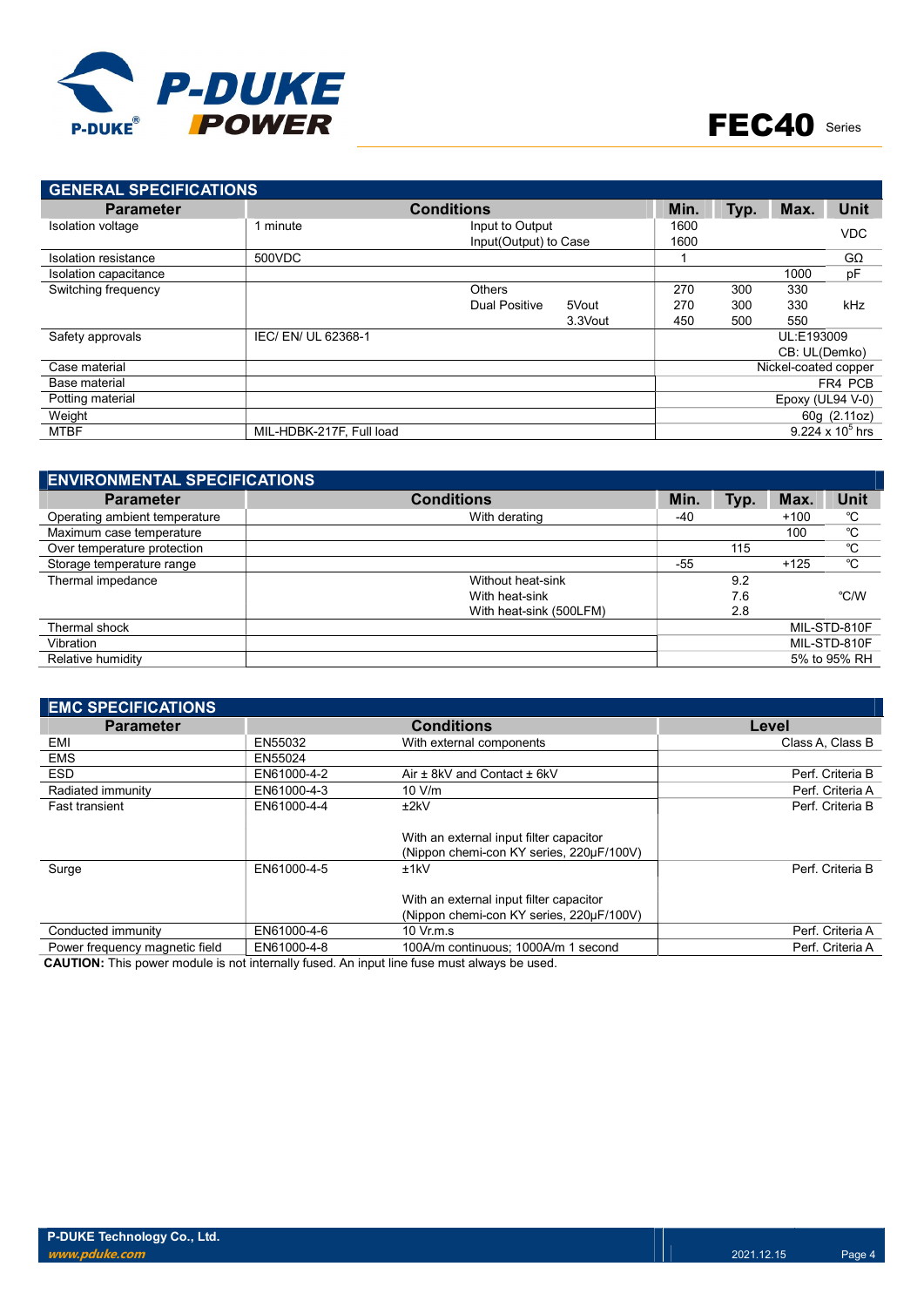



## CHARACTERISTIC CURVE



## FUSE CONSIDERATION

This power module is not internally fused. An input line fuse must always be used.

This encapsulated power module can be used in a wide variety of applications, ranging from simple stand-alone operation to an integrated part of sophisticated power architecture.

To maximum flexibility, internal fusing is not included; however, to achieve maximum safety and system protection, always use an input line fuse. The input line fuse suggest as below:

| Model                                                       | <b>Fuse Rating</b><br>'A | Fuse Type   |
|-------------------------------------------------------------|--------------------------|-------------|
| <b>FEC40-12DF</b><br><b>FEC40-12SF</b><br>$\cdot$ FEC40-12T |                          | Fast-Acting |
| <b>FEC40-24SF</b><br>FEC40-24DF<br>$\cdot$ FEC40-24TL       |                          | Slow-Blow   |
| <b>FEC40-48S</b><br>FEC40-48DF<br>$\cdot$ FEC40-48TI        |                          | Slow-Blow   |

The table based on the information provided in this data sheet on inrush energy and maximum DC input current at low Vin.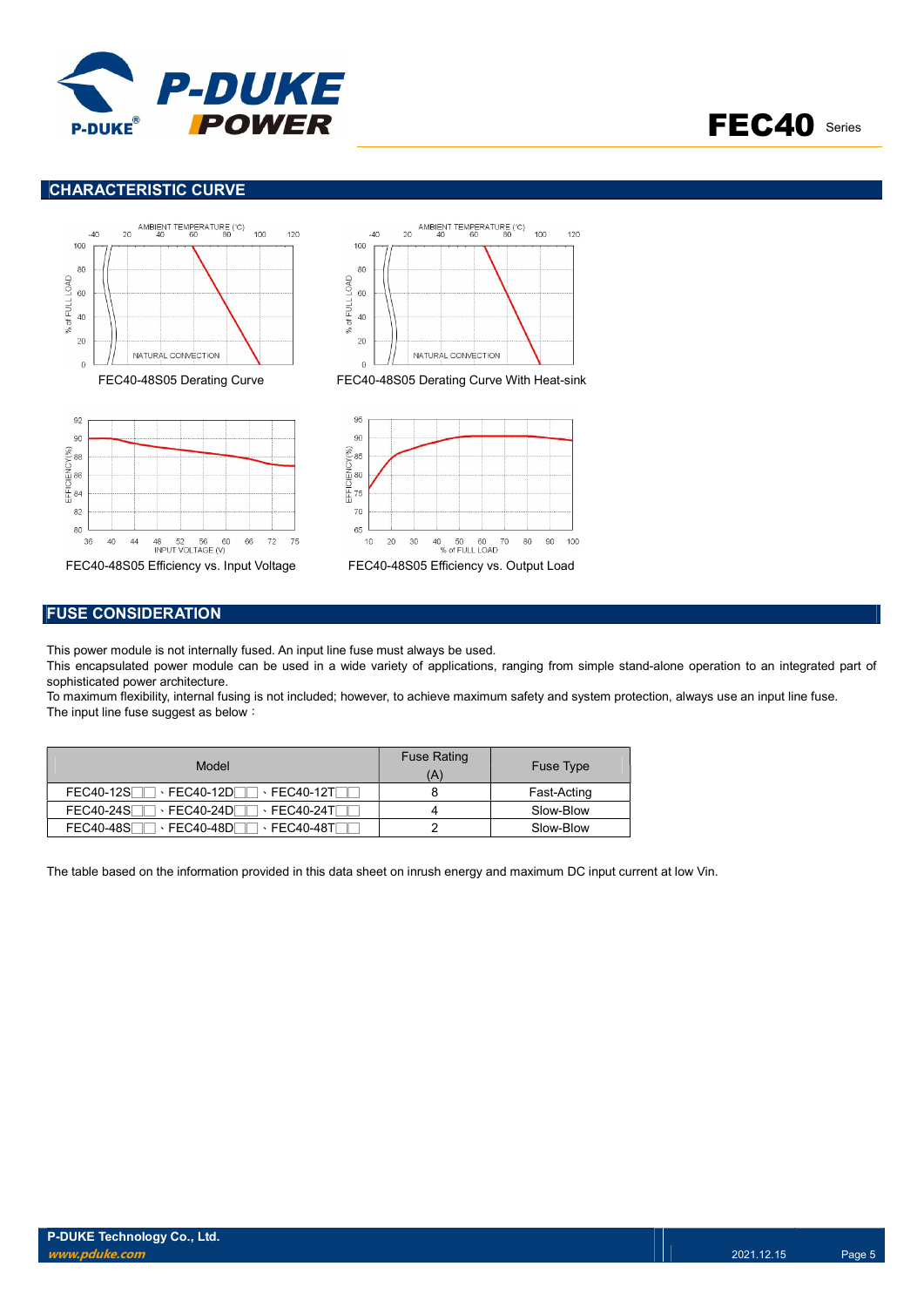



## MECHANICAL DRAWING



#### PIN CONNECTION

| <b>PIN</b> | <b>SINGLE</b> | <b>DUAL</b> | <b>DUAL</b><br><b>POSITIVE</b> | <b>TRIPLE</b> |  |
|------------|---------------|-------------|--------------------------------|---------------|--|
|            | $+V$ in       | $+V$ in     | +Vin                           | $+V$ in       |  |
| 2          | -Vin          | -Vin        | -Vin                           | -Vin          |  |
| 3          | Ctrl          | Ctrl        | Ctrl                           | Ctrl          |  |
| 4          | <b>NC</b>     | No pin      | 3.3Vout                        | +Aux          |  |
| 5          | -Sense        | +Vout       | Common                         | Common        |  |
| 6          | +Sense        | Common      | NC.                            | -Aux          |  |
|            | +Vout         | Common      | <b>NC</b>                      | +Vout         |  |
| 8          | -Vout         | -Vout       | 5Vout                          | Common        |  |
| 9          | Trim          | Trim        | Common                         | NC.           |  |

\* NC : No Connection

1. All dimensions in inch [mm]

2. Tolerance :x.xx±0.02 [x.x±0.5] x.xxx±0.01 [x.xx±0.25]

3. Pin dimension tolerance ±0.004[0.10]

## **HEAT-SINK OPTIONS**

#### -HC (Heat-sink with clamps)



\* All dimensions in inch [mm]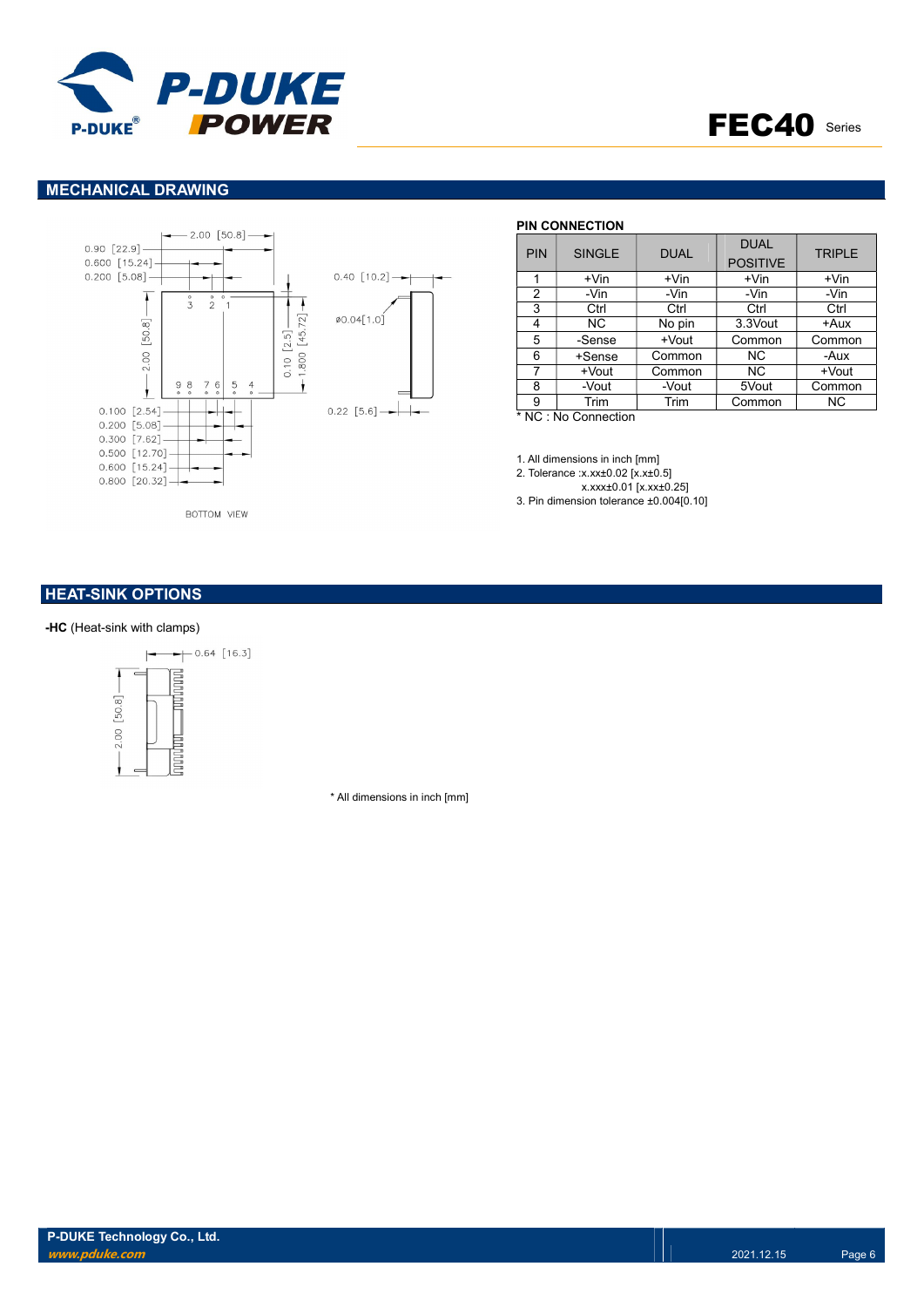

FEC40 Series

## RECOMMENDED PAD LAYOUT



All dimensions in inch[mm] Pad size(lead free recommended) Through hole 1.2.3.4.5.6.7.8.9: ∅0.051[1.30] Top view pad 1.2.3.4.5.6.7.8.9: ∅0.064[1.63] Bottom view pad 1.2.3.4.5.6.7.8.9: ∅0.102[2.60]

## THERMAL CONSIDERATIONS

The power module operates in a variety of thermal environments.

However, sufficient cooling should be provided to help ensure reliable operation of the unit.

Heat is removed by conduction, convection, and radiation to the surrounding Environment.

Proper cooling can be verified by measuring the point as the figure below.

The temperature at this location should not exceed "Maximum case temperature".

When Operating, adequate cooling must be provided to maintain the test point temperature at or below "Maximum case temperature". You can limit this Temperature to a lower value for extremely high reliability.

■ Thermal test condition with vertical direction by natural convection (20LFM).



TOP VIEW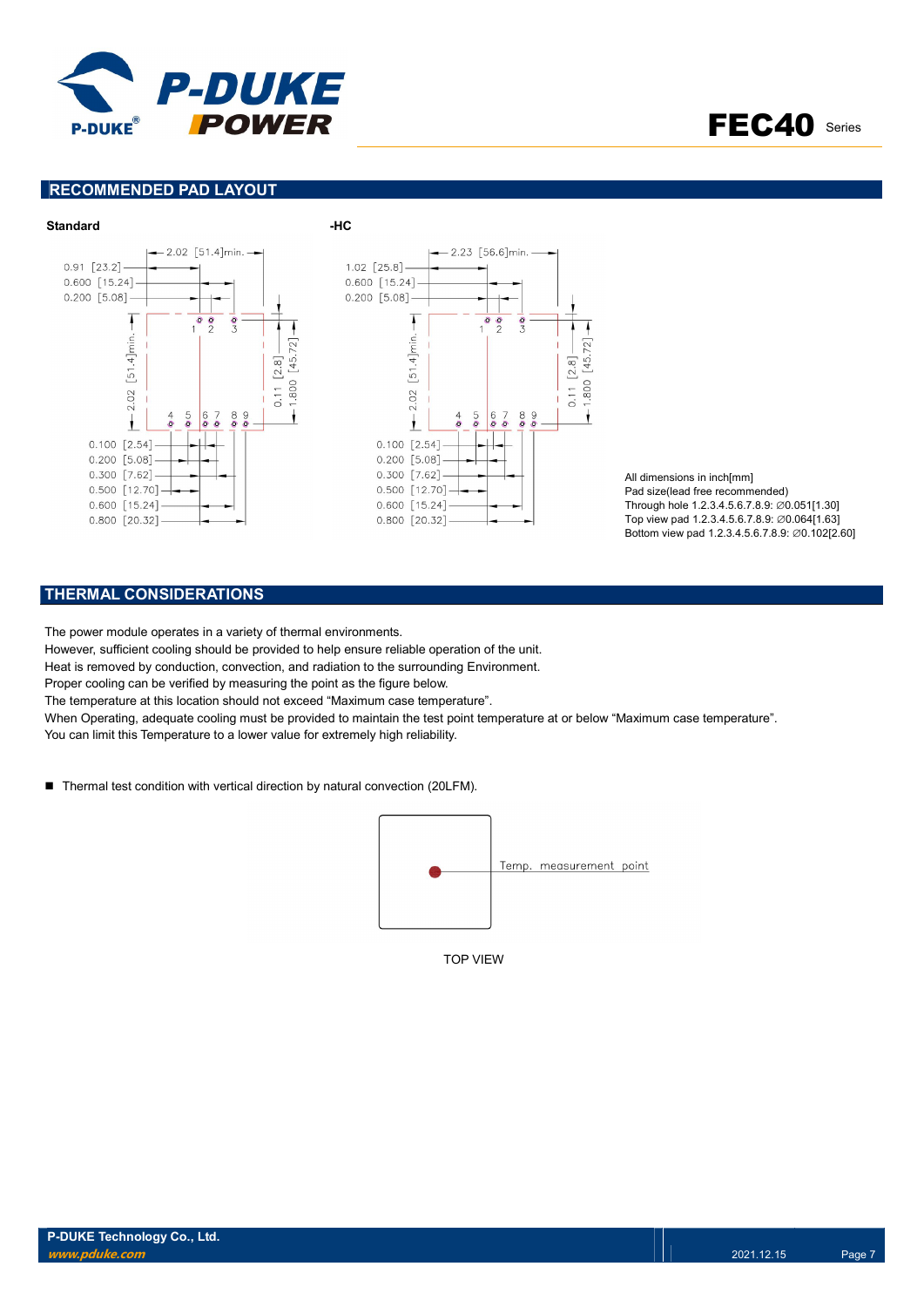



## OUTPUT VOLTAGE ADJUSTMENT

Output voltage set point adjustment allows the user to increase or decrease the output voltage set point of the module. Single Output

This is accomplished by connecting an external resistor between the Trim pin and either the +Sense or -Sense pins.

With an external resistor between the Trim and -Sense, the output voltage set point increases.

With an external resistor between the Trim and +Sense, the output voltage set point decreases.

The external Trim resistor needs to be at least 1/16W resistors.

#### Dual Output

This is accomplished by connecting an external resistor between the Trim pin and either the +Output or -Output pins.

With an external resistor between the Trim and -Output pin, the output voltage set point increases.

With an external resistor between the Trim and +Output pin, the output voltage set point decreases.

The external Trim resistor needs to be at least 1/16W resistors.

#### EXTERNAL OUTPUT TRIMMING

Output can be externally trimmed by using the method shown below.

#### Trim-up

| Single Output                     | $\cup$ S1P5                        |                |                         |              |                |             |        |                |        |        |        |  |
|-----------------------------------|------------------------------------|----------------|-------------------------|--------------|----------------|-------------|--------|----------------|--------|--------|--------|--|
| -Sense $\stackrel{5}{\circ}$      | $\bigtriangleup\mathsf{V}$<br>(% ) | $\mathbf{1}$   | $\sqrt{2}$              | $\mathbf{3}$ | $\sqrt{4}$     | $\,$ 5 $\,$ | 6      | $\overline{7}$ | 8      | 9      | 10     |  |
|                                   | Vout<br>(V)                        | 1.515          | 1.53                    | 1.545        | 1.56           | 1.575       | 1.59   | 1.605          | 1.62   | 1.635  | 1.65   |  |
| ≹RU                               | <b>RU</b><br>$(k\Omega)$           | 4.578          | 2.605                   | 1.227        | 0.808          | 0.557       | 0.389  | 0.27           | 0.18   | 0.11   | 0.054  |  |
|                                   | DDS1P8                             |                |                         |              |                |             |        |                |        |        |        |  |
| $Trim \overset{9}{\circ}$         | $\bigtriangleup\mathsf{V}$<br>(% ) | $\mathbf{1}$   | $\overline{2}$          | 3            | 4              | 5           | 6      | $\overline{7}$ | 8      | 9      | 10     |  |
|                                   | (V)<br>Vout                        | 1.818          | 1.836                   | 1.854        | 1.872          | 1.89        | 1.908  | 1.926          | 1.944  | 1.962  | 1.98   |  |
|                                   | <b>RU</b><br>$(k\Omega)$           | 11.639         | 5.205                   | 3.06         | 1.988          | 1.344       | 0.915  | 0.609          | 0.379  | 0.2    | 0.057  |  |
|                                   | <b>DDS2P5</b>                      |                |                         |              |                |             |        |                |        |        |        |  |
|                                   | $\bigtriangleup\mathsf{V}$<br>(% ) | $\mathbf{1}$   | $\overline{2}$          | 3            | $\overline{4}$ | 5           | 6      | $\overline{7}$ | 8      | 9      | 10     |  |
|                                   | (V)<br>Vout                        | 2.525          | 2.55                    | 2.575        | 2.6            | 2.625       | 2.65   | 2.675          | 2.7    | 2.725  | 2.75   |  |
|                                   | $(k\Omega)$<br><b>RU</b>           | 37.076         | 16.675                  | 9.874        | 6.474          | 4.434       | 3.074  | 2.102          | 1.374  | 0.807  | 0.354  |  |
|                                   | <b>DDS3P3</b>                      |                |                         |              |                |             |        |                |        |        |        |  |
|                                   | (% )<br>$\triangle$ V              | $\mathbf{1}$   | $\overline{2}$          | 3            | 4              | 5           | 6      | $\overline{7}$ | 8      | 9      | 10     |  |
|                                   | Vout<br>(V)                        | 3.333          | 3.366                   | 3.399        | 3.432          | 3.465       | 3.498  | 3.531          | 3.564  | 3.597  | 3.630  |  |
|                                   | <b>RU</b><br>$(k\Omega)$           | 57.930         | 26.165                  | 15.577       | 10.283         | 7.106       | 4.988  | 3.476          | 2.341  | 1.459  | 0.753  |  |
|                                   | $\Box$ S05                         |                |                         |              |                |             |        |                |        |        |        |  |
|                                   | (%)<br>$\bigtriangleup$ V          | $\overline{1}$ | $\overline{c}$          | 3            | $\overline{4}$ | 5           | 6      | $\overline{7}$ | 8      | 9      | 10     |  |
|                                   | Vout<br>(V)                        | 5.050          | 5.100                   | 5.150        | 5.200          | 5.250       | 5.300  | 5.350          | 5.400  | 5.450  | 5.500  |  |
|                                   | <b>RU</b><br>$(k\Omega)$           | 36.570         | 16.580                  | 9.917        | 6.585          | 4.586       | 3.253  | 2.302          | 1.588  | 1.032  | 0.588  |  |
|                                   | $\Box$ S12                         |                |                         |              |                |             |        |                |        |        |        |  |
|                                   | $\bigtriangleup\mathsf{V}$<br>(%)  | $\mathbf{1}$   | $\overline{c}$          | 3            | $\overline{4}$ | 5           | 6      | $\overline{7}$ | 8      | 9      | 10     |  |
|                                   | (V)<br>Vout                        | 12.120         | 12.240                  | 12.360       | 12.480         | 12.600      | 12.720 | 12.840         | 12.960 | 13.080 | 13.200 |  |
|                                   | $(k\Omega)$<br><b>RU</b>           | 367.910        | 165.950                 | 98.636       | 64.977         | 44.782      | 31.318 | 21.701         | 14.488 | 8.879  | 4.391  |  |
|                                   | $\Box$ S15                         |                |                         |              |                |             |        |                |        |        |        |  |
|                                   | $\bigtriangleup\mathsf{V}$<br>(% ) | $\mathbf{1}$   | $\overline{\mathbf{c}}$ | 3            | $\overline{4}$ | 5           | 6      | $\overline{7}$ | 8      | 9      | 10     |  |
|                                   | (V)<br>Vout                        | 15.150         | 15.300                  | 15.450       | 15.600         | 15.750      | 15.900 | 16.050         | 16.200 | 16.350 | 16.500 |  |
|                                   | $(k\Omega)$<br><b>RU</b>           | 404.180        | 180.590                 | 106.060      | 68.796         | 46.437      | 31.531 | 20.883         | 12.898 | 6.687  | 1.718  |  |
| Dual Output                       | <b>DD12</b>                        |                |                         |              |                |             |        |                |        |        |        |  |
|                                   | $\bigtriangleup\mathsf{V}$<br>(% ) | $\mathbf{1}$   | $\overline{\mathbf{c}}$ | 3            | 4              | 5           | 6      | $\overline{7}$ | 8      | 9      | 10     |  |
|                                   | Vout<br>(V)                        | ±12.12         | ±12.24                  | ±12.36       | ±12.48         | ±12.6       | ±12.72 | ±12.84         | ±12.96 | ±13.08 | ±13.2  |  |
| -Vout $\overset{8}{\circ}$<br>≱RU | <b>RU</b><br>$(k\Omega)$           | 218.21         | 98.105                  | 58.07        | 38.052         | 26.042      | 18.035 | 12.316         | 8.026  | 4.69   | 2.021  |  |
|                                   | <b>DD15</b>                        |                |                         |              |                |             |        |                |        |        |        |  |
| $Trim \overset{9}{\circ}$         | (% )<br>$\bigtriangleup$ V         | $\mathbf{1}$   | $\overline{2}$          | 3            | $\overline{4}$ | 5           | 6      | $\overline{7}$ | 8      | 9      | 10     |  |
|                                   | Vout<br>(V)                        | ±15.15         | ±15.3                   | ±15.45       | ±15.6          | ±15.75      | ±15.9  | ±16.05         | ±16.2  | ±16.35 | ±16.5  |  |
|                                   | <b>RU</b><br>$(k\Omega)$           | 268.29         | 120.64                  | 71.429       | 46.822         | 32.058      | 22.215 | 15.184         | 9.911  | 5.81   | 2.529  |  |